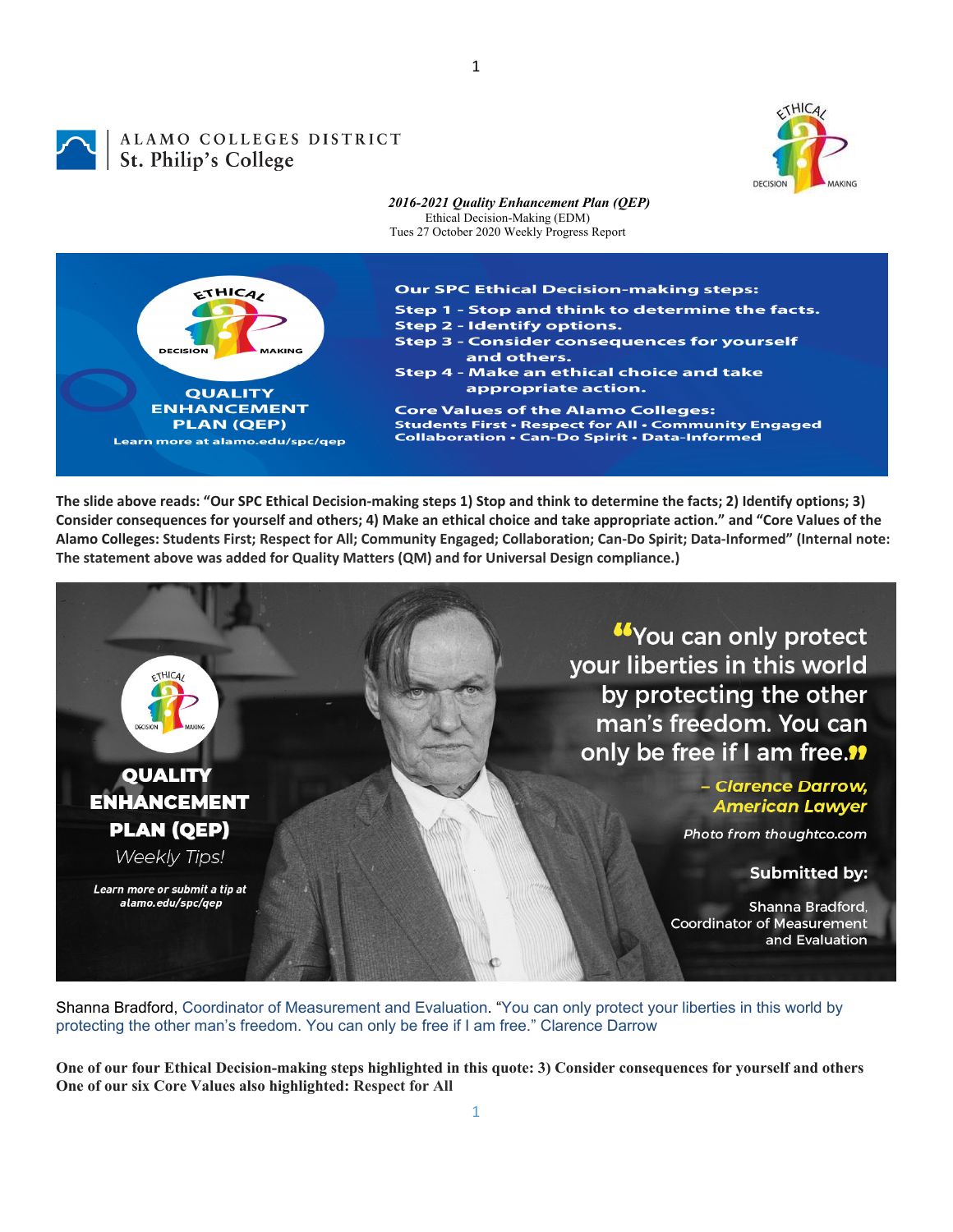**1857: born in Farmdale, Ohio, fifth son of Amirus and Emily Darrow (née Eddy), grows up in Kinsman, Ohio. 1872: at fifteen, attends Allegheny College, leaves during the Panic of 1873 so as not to be an economic burden on family; studies law on his own, teaches at public schools for 3 years; family encourages him to attend law school. 1876: at nineteen, attends University of Michigan Law School, leaves early to trains with law firm, studies on his own, passes bar.**

**1925: defends the teaching of human evolution in the Tennessee public school system in the Scopes "Monkey" Trial, opposing counsel is statesman and orator William Jennings Bryan.** 

**1926: defends Ossian Sweet in Detroit, Michigan in a racially-charged self-defense case, leading to acquittal.** 

**Leading member of the American Civil Liberties Union.** 

**Supports Henry George and Georgist economic reform: government funding via a tax on land rent rather than taxes on labor.** 

**Sometimes considered a "sophisticated country lawyer."** 

**https://en.wikipedia.org/wiki/Clarence\_Darrow |** 

11/2: "That was the responsibility that went with being human . . . the story behind each word must be told so there could be no mistake in the meaning of what had been said; and this demanded great patience and love." ― Leslie Marmon Silko, Ceremony

**Student engagement:** *What Would You Do* **scenarios. Dr. Angela McPherson Williams (Dr. Mac), Director of Student Success and the Department of Student Life.**

Assessments: 1) Online QEP 1) constituent; and 2) event surveys created. Dr. Melissa Guerrero, Director of **Institutional Research. 25 and 15 respondents.** https://survey.alamo.edu/Survey.aspx?s=439c10d5fbe14e7cafe541f73aba507b

**Faculty and Staff Professional Development: Health Sciences Division Best Practices, Wednesday 21 October, 3 pm. 80 participants. David Kisel, Dr. Manzo.** 

**Faculty and Staff Professional Development: 2020 Fall Two-Year Ethics Bowl Coaches meeting, Thursday 22 October: 1) synchronous and 2) asynchronous. Cases 4, 5, 6, 7, 15 eliminated. Santa Fe College to host asynchronous recordings, to encourage uniform preparation. Georgia Military Institute to have three teams from their campuses. Santa Fe College coach Ann Thebaux and Santa Fe student Alanis Gonzalez and SPC students Jazmine Collins; Wallace Mack (student coach); Kassy Oberg; and Kearah Rodriguez are "Team Voltron."** 

**10/23, 6-8 pm EST: Kick-off—fun, Ethics Slam-style mixer; students randomly assigned to breakout rooms, made brief introductions, created short-term teams, brief presentations. College student teams then moved in and out of "competition rooms" to meet other teams, make 4 case presentations; test run for synchronous competition on 11/20 and 21, below. 21 students; 24 Coaches, Tech staff, and cheerleaders/observers. Andy Hill, Charlie Langston, Dr. Marie Pannier Feldmeier, Dr. Manzo.** 

**10/24-31, midnight:** teams record their 1) 4 case presentations: 10 minutes. **11/1-7, midnight:** teams receive 1) competitors' 4 case presentations, record 2) commentaries: 5 minutes. **11/8-14, midnight**: teams receive 2) competitors' 4 case commentaries, record their 3) responses: 5 minutes.

**11/15-19**: judges score all recordings: 1) presentations; 2) commentaries in response to presentations; 3) responses to commentaries; and also prep their judges' Q&A questions for synchronous competition, below.